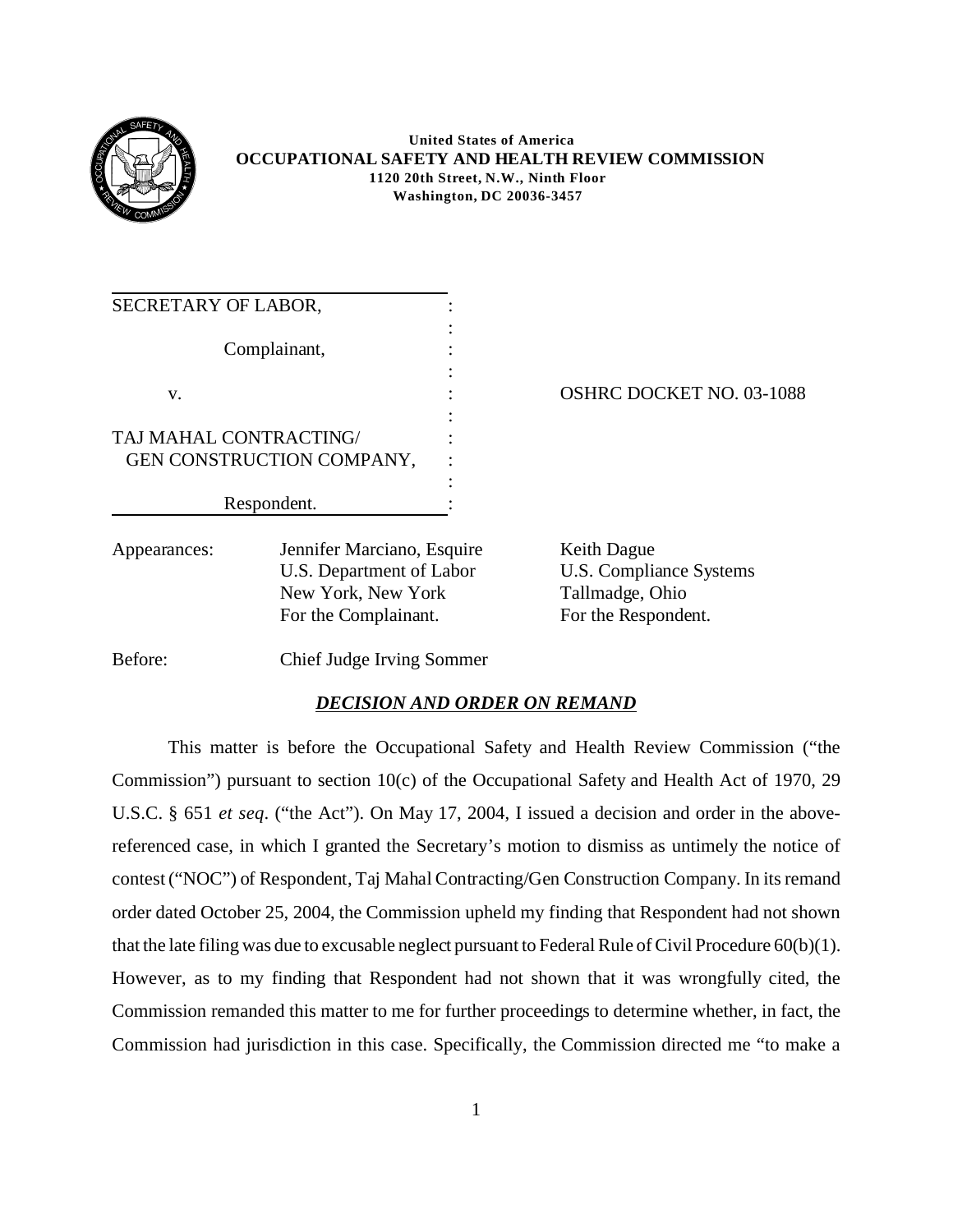further determination as to credibility of the Respondent's owner and [to afford] the Secretary the opportunity to offer evidence through the testimony of the investigating compliance officer who had personal knowledge as to circumstances witnessed at the jobsite that relate to jurisdiction over the Respondent."

## *Background*

The Occupational Safety and Health Administration ("OSHA") inspected a work site located at 227 Haven Avenue in New York, New York on April 1, 2003. During his inspection, the OSHA compliance officer ("CO") saw employees at the site and conditions that he determined were violations of OSHA's construction standards. The CO spoke with Supiquel Islam, who identified himself as the president of Taj Mahal Construction Company ("Taj Mahal"), the employer at the site. As a result of the inspection, OSHA on April 14, 2003 issued a Citation and Notification of Penalty ("Citation") alleging various violations of the OSHA construction standards; the Citation was sent by certified mail to Mr. Islam's attention at the business address the CO had been given.<sup>1</sup> On April 21, 2003, the Citation was delivered and "M. Akkas" signed for it. On May 1, 2003, Mohammed Akkas called the OSHA area office and spoke to Antonio Pietroluongo, the assistant area director ("AAD").<sup>2</sup> Mr. Akkas told the AAD that he had never worked at the Haven Avenue site, that the name and company shown on the Citation were not his, and that he was unaware of who had worked at the site. The AAD advised Mr. Akkas to come to his office and bring any documentation that would substantiate his claim and that he would look into the matter; the AAD also advised Mr. Akkas of the 15-day filing requirement for submitting an NOC and told him he was still within the 15-day contest period.<sup>3</sup> Despite the advice of the AAD, Mr. Akkas neither went to the OSHA office to present documentation nor filed an NOC by the required date of May 12, 2003; however, he did file an NOC letter with the OSHA area office

<sup>1</sup> That address was 1311 Newkirk Avenue, Brooklyn, New York 11226.

<sup>&</sup>lt;sup>2</sup>The information in this section is based on the testimony of the AAD, the OSHA representative who testified at the first two hearings in this matter.

<sup>&</sup>lt;sup>3</sup>Following his meeting with Mr. Akkas, the AAD had the OSHA CO return to the site to find out what he could about who had been working at the site; according to the AAD, the CO spoke to the "super" of the building, who told him that there was no written contract for the job but that Taj Mahal was the name of the company that had performed the work. (Tr. 13-14).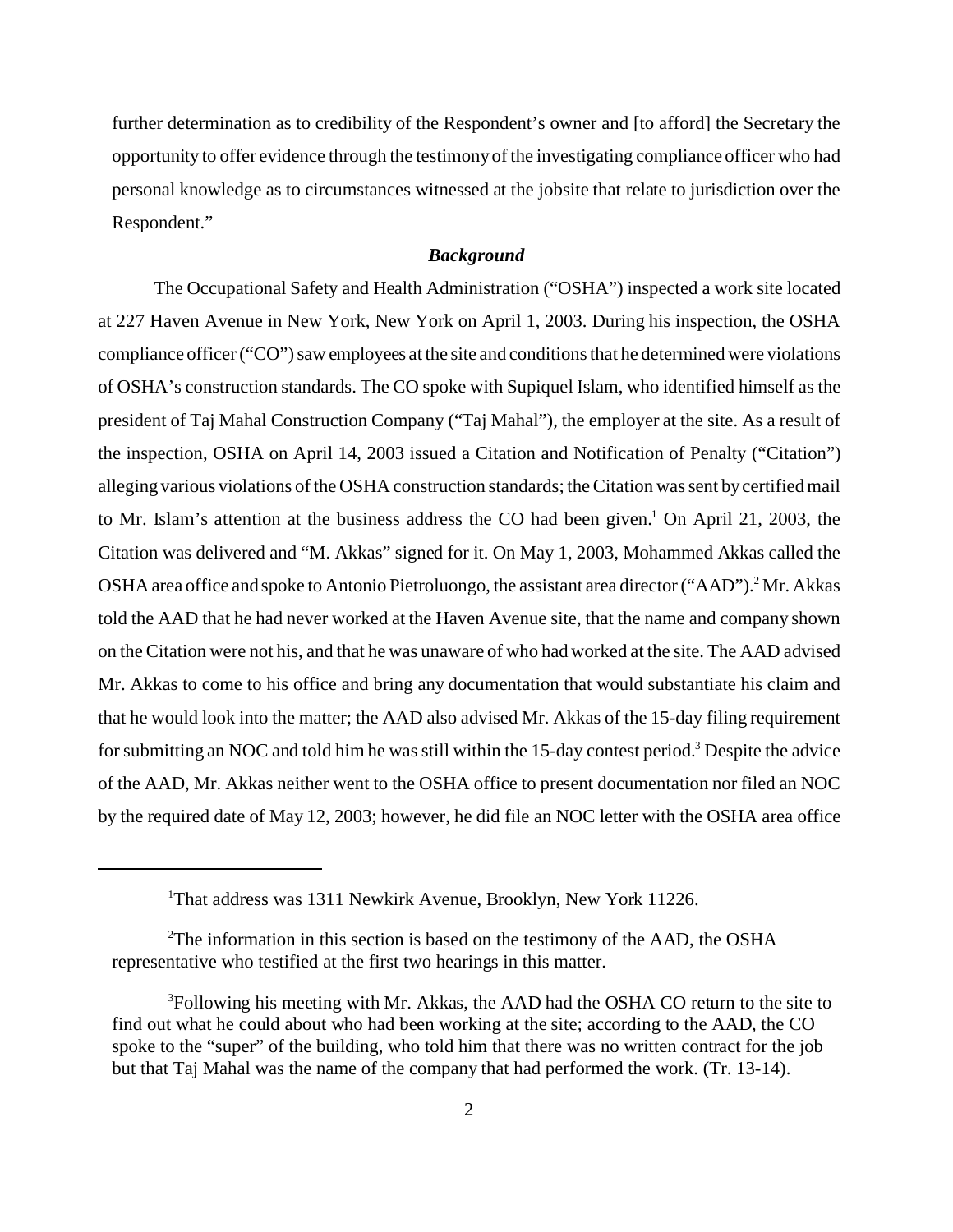on May 15, 2003, in which he repeated his claim that he did not work at the New Haven site and had no connection with Mr. Islam or Taj Mahal. The OSHA area office wrote to Mr. Akkas on June 3, 2003, and informed him that because his NOC had not been filed within the required 15 days, he should send an NOC to the Commission. On June 16, 2003, Mr. Akkas sent another NOC letter to the Commission; in that letter, he reiterated that he had no connection with the work site or Mr. Islam, and he also stated that the NOC he had sent to OSHA had been tardy due to illness.<sup>4</sup> The Secretary filed her motion to dismiss the NOC on August 29, 2003. (Tr. 4-15; 26-28, 33; C-1, C-3-5).

## *Discussion*

In the first hearing in this matter, held on January 21, 2004, Mr. Akkas stated that he had not met with the AAD because he had been ill; he also indicated that he had had the documents to prove his claim. (Tr. 15-16). I accordingly held the hearing in abeyance and instructed Mr. Akkas to provide the AAD with everything he requested in order to resolve this matter. (16-19). On February 2, 2004, Mr. Akkas provided documentation to the AAD through his representative.<sup>5</sup> However, at the reconvened hearing on February 26, 2004, the AAD testified that he had not been given what he had requested and that what he received was not helpful in resolving the matter. (Tr. 48-50).

In my decision issued on May 17, 2004, I pointed out the foregoing circumstances. I further pointed out that there was other evidence that was not supportive of Respondent's claim. In particular, I noted that the names of the two businesses involved were very similar and that, while the zip codes were different, the street addresses were essentially the same. I also noted the AAD's testimony that OSHA had faxed an abatement letter to the fax number the CO had obtained during the inspection and that the receipt of that fax had prompted Mr. Akkas to call on May 1, 2003. (Tr. 25-26, 32). Finally, I noted that Mr. Akkas had indicated at the hearing on January 21, 2004, that the AAD had asked him for his social security number on May 1, 2003, and that he believed, but was not sure, that he had given

<sup>&</sup>lt;sup>4</sup>Along with the NOC letter to the Commission, Mr. Akkas sent a copy of his business license; the license showed his business name as "Taj Mahal Contracting Gen Construction Co" and his business address as 1311-15 Newkirk Avenue, Brooklyn, New York 11230.

<sup>&</sup>lt;sup>5</sup>The cover letter Respondent's representative sent with the documents states on page 2 that: "Information on the payroll is not available. Mr. Akkas has no employees and any work not performed by Mr. Akkas is subcontracted."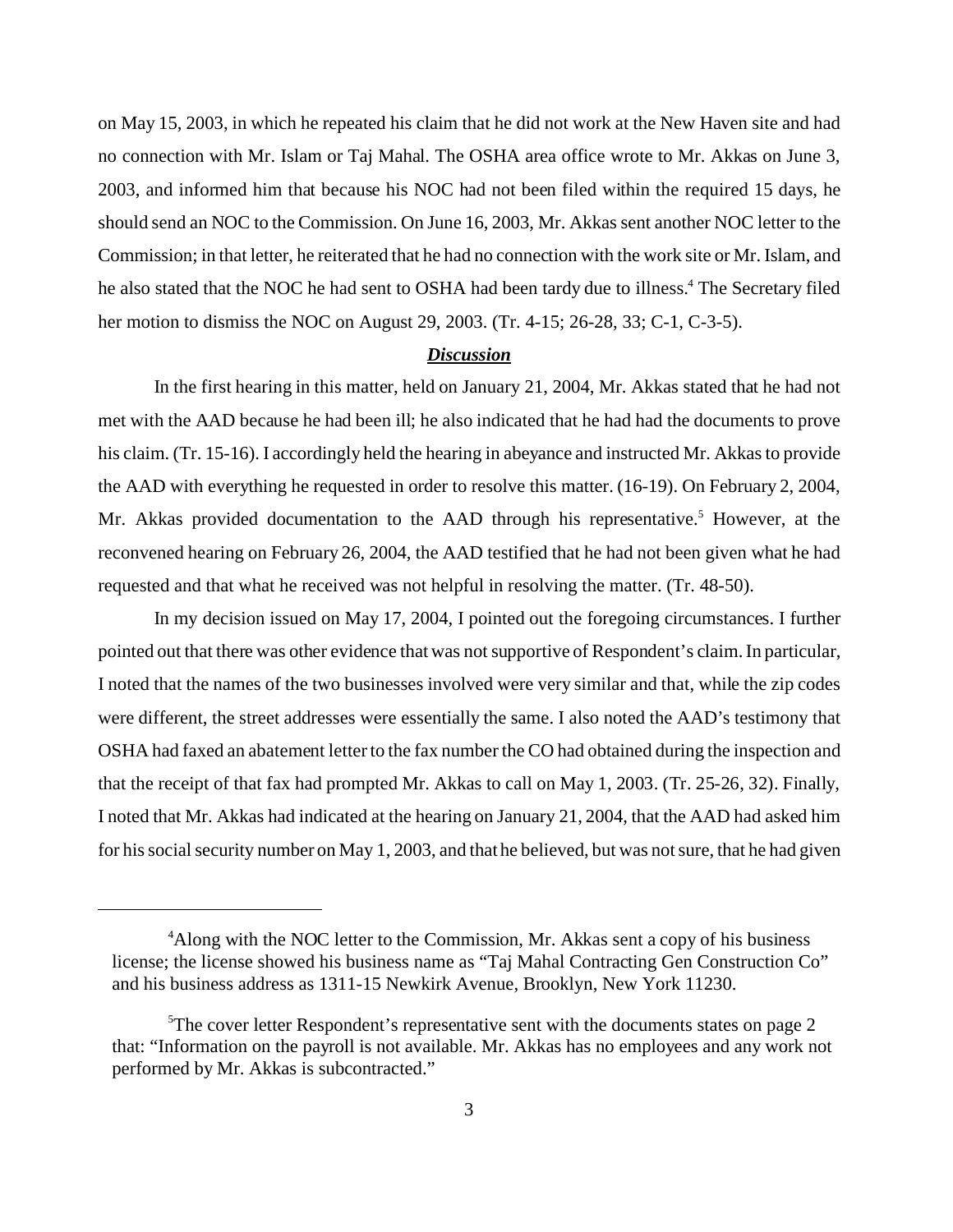the AAD that number; at the hearing on February 26, 2004, however, Mr. Akkas was positive he had given his social security number to the AAD on May 1, 2003 and that that was the only thing the AAD had requested. (Tr. 15-16, 39-44). The AAD, on the other hand, was adamant that he never requested social security numbers in his position with OSHA and that he would never accept a social security number as a means of deleting a citation; he was also adamant that he had asked Mr. Akkas to bring in documents that would prove that the cited business was not Mr. Akkas' company. (Tr. 46-48, 51). Based on the evidence, I concluded that Respondent had not shown it was wrongfully cited.

In its remand order, the Commission observed that it is the Secretary's burden to establish jurisdiction. The Commission also observed that my determination with respect to jurisdiction was based largely on hearsay, *i.e.*, the testimony of the AAD about what the CO learned during his inspection. Finally, the Commission observed that I had not made an explicit finding in regard to the credibility of Respondent's owner, Mr. Akkas. The Commission thus remanded this matter to me to resolve these issues, as set out *supra*.

The third hearing in this matter took place on December 2, 2004. At that hearing, Anthony Campos, the CO who conducted the inspection, testified that after observing an employee exposed to a hazard, he found three other employees having lunch; they told him that Taj Mahal was the company they worked for and that their boss was Supiquel Islam.<sup>6</sup> The employees gave the CO the number for Mr. Islam, and, when the CO phoned him, Mr. Islam told the CO that he was the president of the company, but not the owner, and that he would need to contact the company accountant to find out who owned Taj Mahal. When the CO phoned the accountant, the accountant was somewhat evasive but told him that Mohammed Akkas was the owner.<sup>7</sup> CO Campos further testified that when he returned to the site on May 1, 2003, as the AAD had directed him to do, the job was completed. He met with the superintendent of the building, who said there was no contract for the work and that the

<sup>6</sup> The CO initially testified that the employees identified the company as "Taj Mahal Contracting." He then agreed, however, that he "may have made a mistake on that," in that the Citation was issued to "Taj Mahal Construction Co." In addition, although the transcript reflects that the CO identified Mr. Islam's first name as "Sukakrow," I conclude this was simply an error in the transcript, due to the name "Supiquel Islam" appearing on the Citation. (Tr. 62, 80-81).

<sup>7</sup> The CO testified that the accountant's last name was Fozzi, Fazio or Fazzi. He further testified that the accountant's office was also on Newkirk Avenue. (Tr. 67, 76).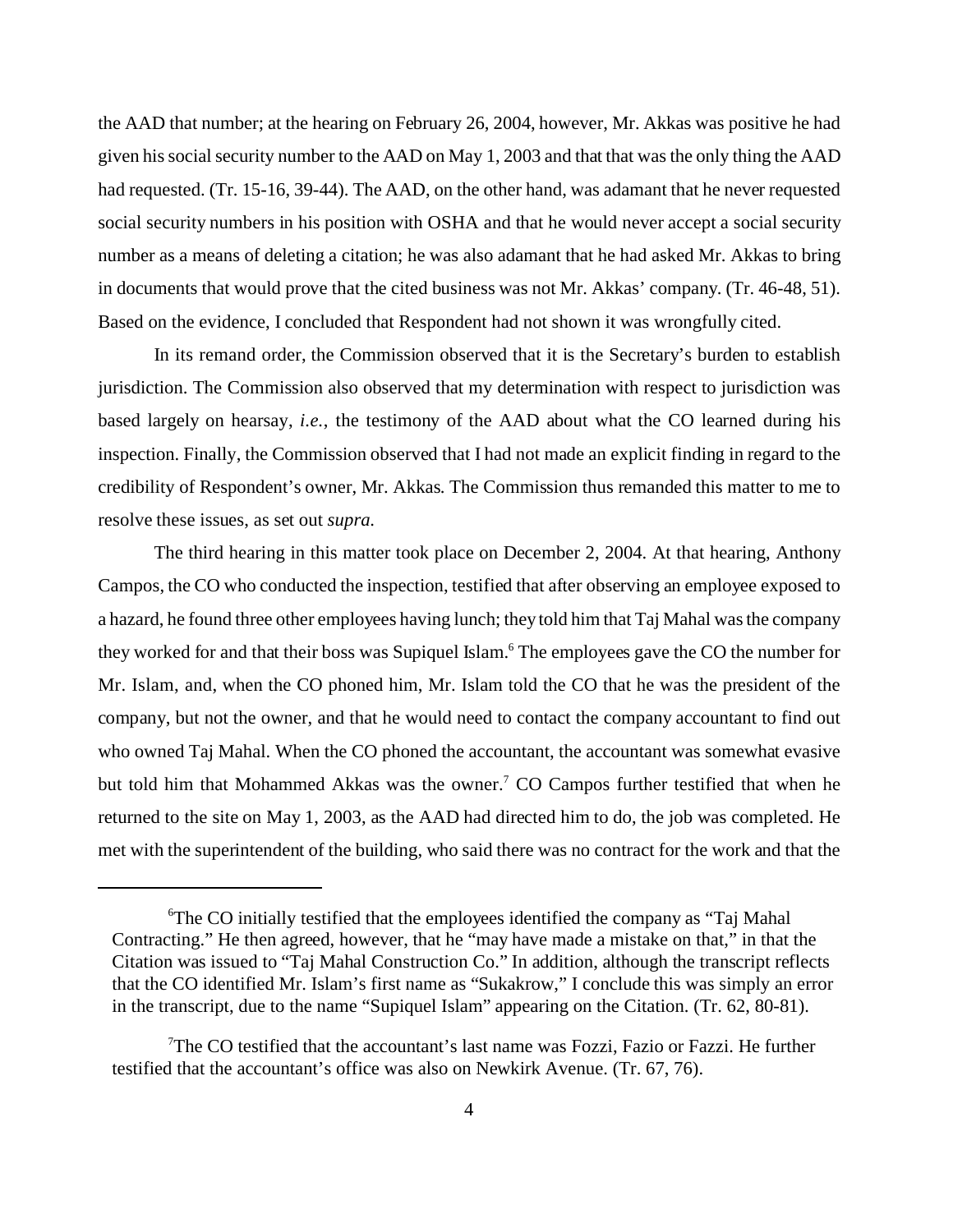company was paid in cash; however, he also said Taj Mahal had done the work, and he handed the CO a card that showed the company name as "Taj Mahal Contracting (General Construction)."8 The CO said he himself never spoke to Mr. Akkas and that after his second visit to the site he had no further involvement in the case. He also said he believed his investigation showed that it was the company of Mr. Akkas at the site, particularly in light of what the accountant told him. (Tr. 61-81).

Mr. Akkas also appeared at the December 2, 2004 hearing. He testified that after his phone conversation with the AAD, he went to the Haven Avenue site to try to find out who had worked there.<sup>9</sup> The building superintendent knew nothing about OSHA visiting the site, but he did indicate he knew who had been doing the work; he asked Mr. Akkas for a number so that he could call and give him the name, once he learned it, whereupon Mr. Akkas gave the superintendent his card. Mr. Akkas further testified that he had an accountant who did his taxes and that while he knew his first name was Nasid he did not know his last name; Mr. Akkas did not know why the accountant, if it was the same one, would have identified him and spoken about him to the CO as he did. Mr. Akkas stated that his company had been in business for four years, that it was a sole proprietorship, and that he had never had any employees; he also stated that he either did the jobs himself or contracted them out. Mr. Akkas did not know of another business with a name and address similar to his, and he repeated his assertion that he had done no work at the subject site. (Tr. 83-95).

I observed the demeanor of the CO on the witness stand, including his facial expressions and body language, and I found him to be a sincere and credible witness. Moreover, his testimony was consistent with that of the AAD at the two previous hearings. I also observed the demeanor of Mr. Akkas as he testified, and I found him to be less than forthright in this matter. His lack of candor is best illustrated by his statements about leaving his card at the site. According to his testimony, Mr. Akkas went to the site and spoke to the building superintendent, who knew nothing about OSHA having been there; however, the superintendent did know who had been working at the site, and he

<sup>&</sup>lt;sup>8</sup>The card, C-1, shows no address, but it does show both a telephone number and a cell phone number; in addition, above the phone numbers, the card states: "Please call Akkas." The CO did not recall if the number on C-1 was the same one he had used to call Mr. Islam. (Tr. 72).

<sup>&</sup>lt;sup>9</sup>While Mr. Akkas was somewhat equivocal about when he went to the site, his testimony as a whole indicates it was after his call to the AAD but before the first hearing. (Tr. 83-90).